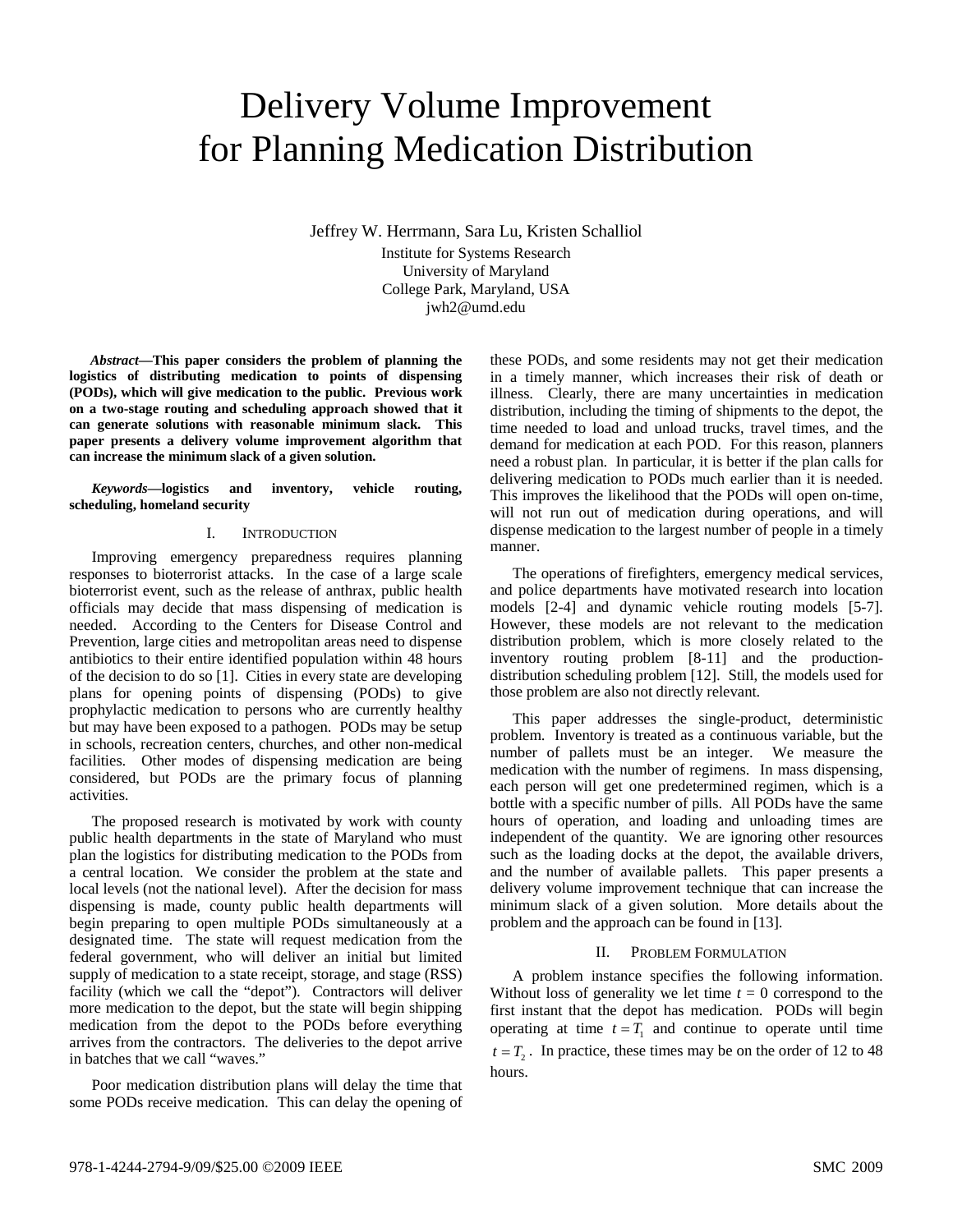There are *n* sites (which correspond to PODs). Each site (*i*  $= 1, \ldots, n$ ) has a dispensing rate of  $L<sub>i</sub>$  regimens per time unit. This is the rate at which the site consumes medication. The site needs a total of  $(T, -T_1)L_i$  regimens. There is a depot  $(i = 0)$ that receives medication from a supplier. Let  $I(t)$  be the cumulative amount of medication delivered to the depot at time *t*. *I*(*t*) is a discontinuous, non-decreasing function due to the batch deliveries that are made there.

The time spent at site *i* (to load or unload a vehicle) is  $p_i$ for  $i = 0, \ldots, n$ . The time to go from site *i* to site *j* is  $c_{ij}$ . There are *V* vehicles. Vehicle *v* has a capacity of  $C_v$  pallets of material. At each site, a vehicle will deliver one or more pallets. A pallet can hold at most *P* regimens.

Given a problem instance, a solution specifies one or more routes for each vehicle and the quantity delivered at each site. The key decision variables are the sequences, start times, and delivery quantities. Let  $r<sub>v</sub>$  be the number of routes that vehicle *v* makes. For the *j*-th route for vehicle *v*,  $m(v, j)$  is the number of sites on the route,  $\sigma_{vj} = \{i_1, ..., i_{m(v,j)}\}$  is the sequence of sites that the vehicle visits, and  $t_{yi}$  is the start time at which the vehicle begins loading at the depot. Finally,  $q_{ijk}$  is the quantity delivered to each site  $k \in \sigma_{v_i}$ . Note that  $q_{vjk} = 0$  if and only if  $k \notin \sigma_{vi}$ .

Given a solution, we can evaluate its feasibility as follows. Let  $y_{vi}$  be the total duration of a route. Let  $w_{vik}$  be the duration between the start of the route and the time that the delivery at site  $k \in \sigma_{vi}$  is complete. Let  $h_{vik}$  be the (integer) number of pallets required to deliver  $q_{ijk}$  regimens to site  $k \in \sigma_{vi}$ .

$$
y_{vj} = p_0 + c_{0i_1} + p_{i_1} + c_{i_1i_2} + \dots + p_{i_{m(v)} + c_{i_{m(v,j)}}0}
$$
 (1)

$$
w_{vjk} = p_0 + c_{0i_1} + p_{i_1} + c_{i_1i_2} + \dots + p_k
$$
 (2)

Certain constraints must be satisfied for the solution to be feasible. The quantity shipped from the depot cannot exceed the amount delivered to the depot (Equation 3). A vehicle cannot begin a new route until it returns to the depot (Equation 4). The number of pallets used must be sufficient (Equation 5). The vehicle capacity cannot be exceeded on any route (Equation 6). Each and every site must receive all needed medication (Equation 7). All route start times must be nonnegative (Equation 8).

$$
\sum_{(a,b):t_{ab}\leq t_{vj}}\sum_{k\in\sigma_{ab}}q_{abk}\leq I(t_{vj})\quad v=1,\ldots,V;\,j=1,\ldots,r_v\qquad(3)
$$

$$
t_{vj} \ge t_{v,j-1} + y_{v,j-1} \quad v = 1, \dots, V; \ j = 2, \dots, r_v \tag{4}
$$

$$
0 \le q_{vjk} \le Ph_{vjk} \quad v = 1, ..., V \; ; \; j = 1, ..., r_{v}
$$
 (5)

$$
\sum_{k \in \sigma_{\nu j}} h_{\nu j k} \le C_{\nu} \quad \nu = 1, ..., V \; ; \; j = 1, ..., r_{\nu} \tag{6}
$$

$$
\sum_{\nu=1}^{V} \sum_{j=1}^{r_{\nu}} q_{\nu j k} = (T_2 - T_1) L_k \quad k = 1, ..., n \tag{7}
$$

$$
t_{ij} \ge 0 \quad v = 1, ..., V \; ; \; j = 1, ..., r_v \tag{8}
$$

The problem is to find a feasible solution with the largest amount of minimum slack. Given a feasible solution, evaluating its minimum slack requires measuring the slack of each delivery. For each site  $k$ , order all of the routes  $(v, j)$  such that  $k \in \sigma_{vi}$  by the delivery time  $t_{vj} + w_{vi}$ . Then, let the set  $E_{\text{vjk}}$  be those routes  $(a, b)$  that occur before route  $(v, j)$  in this ordering, and let  $Q_{\nu j k}$  be the total quantity delivered to site *k* on these earlier routes:

$$
Q_{vjk} = \sum_{(a,b)\in E_{vjk}} q_{abk} \tag{9}
$$

Let  $s_{vjk}$  be the slack of the delivery to site *k* in route  $(v, j)$ . That is, if this delivery were delayed more than  $s_{vik}$  time units and no more medication were delivered to the site, the site would run out of medication. The time at which site *k* would run out of medication is  $T_1 + Q_{ijk} / L_k$ . The minimum slack *S* of a solution is the minimum slack over all vehicles, routes, and sites.

$$
s_{\nu jk} = T_1 + Q_{\nu jk} / L_k - (t_{\nu j} + w_{\nu jk})
$$
 (10)

$$
S = \min_{\mathbf{v} = 1,\dots,V} \min_{j=1,\dots,r_v} \min_{k \in \sigma_{\mathbf{v}j}} \left\{ s_{\mathbf{v}jk} \right\} \tag{11}
$$

### III. EXAMPLE

Consider a five-site, three-vehicle problem instance. This example uses five POD locations and three trucks from the TourSolver templates. The PODs will operate for 10 hours (starting 10 hours after the start of deliveries). The dispensing rates of the five PODs are given in Table I. The total number of regimens needed is 676,190. These regimens are delivered to the depot in three waves of 200,000, 240,000, and 236,190 regimens (note that the second wave is the largest). The waves are 4 hours apart. The load and unload times  $p_i$  were all set to 10 minutes.  $T_1 = 10$  hours = 600 minutes.  $T_2 = 20$  hours.  $P =$ 10,000 regimens per pallet.  $C_1 = 20$  pallets. TourSolver generates three routes. Truck 1 visits POD 2, Truck 2 visits PODs 3 and 4, and Truck 3 visits PODs 5 and 1.

The delivery quantities are proportional to the dispensing rates and are shown in Table I. Each vehicle starts its route at times  $t_{v1} = 0$ ,  $t_{v2} = 240$ , and  $t_{v3} = 480$  (corresponding to the waves delivered at times 0, 4, and 8 hours). Table II shows the delivery durations  $w_{vik}$  and the slack for each POD in each wave, which is calculated using (10). The runout times are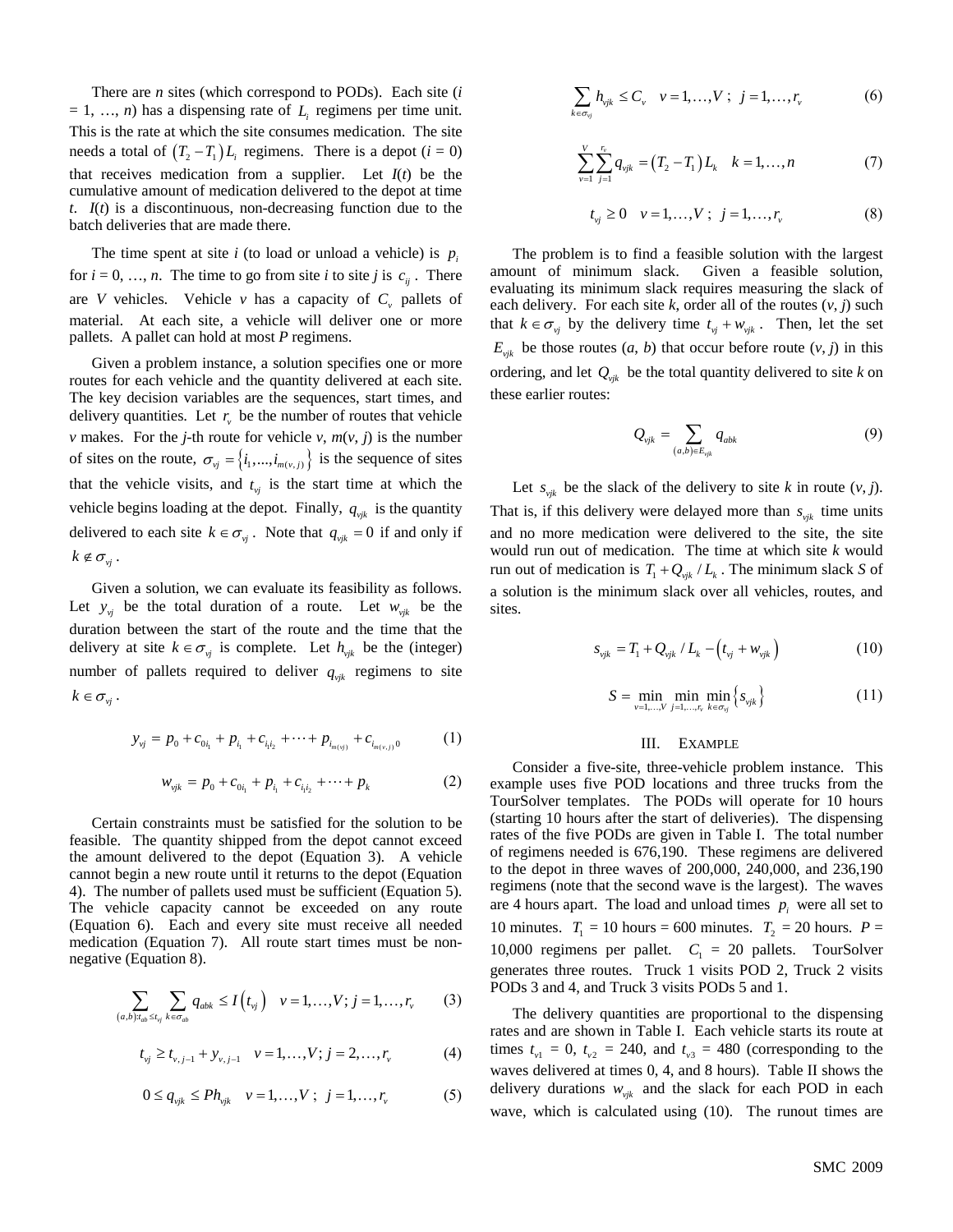600, 777, and 990 minutes in waves 1, 2, and 3. The minimum slack is 429 minutes (just over 7 hours); this occurs at POD 1 in the third wave. Note that POD 1 is the last POD to receive its delivery in each wave.

TABLE I. DELIVERY QUANTITIES FOR EXAMPLE. ALL QUANTITIES IN REGIMENS.

| POD            | $L_{\nu}$<br>(regimens<br>per hour) | Wave 1<br>quantity | Wave 2<br>quantity | Wave 3<br>quantity |
|----------------|-------------------------------------|--------------------|--------------------|--------------------|
| 1              | 10.985                              | 32,491             | 38,989             | 38,370             |
| $\overline{c}$ | 11.957                              | 35,366             | 42.439             | 41,765             |
| 3              | 14.322                              | 42.361             | 50.833             | 50.026             |
| 4              | 14.516                              | 42,934             | 51,522             | 50,704             |
| 5              | 15,839                              | 46,848             | 56,217             | 55,325             |

TABLE II. SLACK CALCULATIONS FOR EXAMPLE. ALL TIMES IN MINUTES.

| POD | Delivery<br>duration $W_{vjk}$ | Wave 1<br>slack | Wave 2<br>slack | Wave 3<br>slack |
|-----|--------------------------------|-----------------|-----------------|-----------------|
| 1   | 81                             | 519             | 456             | 429             |
| 2   | 54                             | 546             | 483             | 456             |
| 3   | 57                             | 543             | 480             | 453             |
| 4   | 69                             | 531             | 468             | 441             |
| 5   | 50                             | 550             | 487             | 460             |

# IV. SOLUTION APPROACH

Instead of attempting to solve the problem as a large integer program, we adopt a two-stage solution approach that separates the problem into two subproblems: (1) the "routing problem" assigns sites to vehicles and creates routes for each vehicle, and (2) the "scheduling problem" determines when the vehicles should start these routes and how much material should be delivered to each site on each trip. In this approach, each available vehicle will have exactly one route (sequence of sites). A vehicle may perform that route more than once with different delivery quantities each time. For a complete description of the entire two-stage solution approach, see [13].

In this section we describe the delivery volume improvement algorithm.

After some experience with these solutions, we discovered that carefully manipulating the delivery quantities can increase minimum slack significantly. For example, consider the example presented in Section III. As shown in Table II, in the third wave of deliveries, the slack at site 1 is only 429 minutes, while the slack of site 5 is 460 minutes. Adjusting the delivery quantities in the first two waves will modify the slack at these sites. By delivering more to site 1 (and less to site 5), we increase the slack at site 1 (and decrease the slack at site 5). The best we can do is to make them equal. This is the objective of the delivery volume improvement algorithm, which uses the following variables: Let  $T<sub>1</sub>$  be the start of dispensing. Let  $K_N$  be the target slack for wave *N* (for  $N > 1$ ). Let  $X_{Nk}$  be the time that site *k* will receive a delivery in wave *N*. Let  $Q_{1k}$ , …,  $Q_{N-1,k}$  be the amount delivered to site *j* in waves 1 to *N*-1. Note that  $Q_{1k}$ , …,  $Q_{N-2,k}$  are known.

Finding  $Q_{N-1,k}$  is the goal. Based on the definition of slack we want the following to hold for every site that receives a delivery in wave *N*:

$$
T_1 + \frac{Q_{1k} + \dots + Q_{N-2,k} + Q_{N-1,k}}{L_k} - X_{Nk} = K_N \tag{12}
$$

From this, we can determine  $Q_{N-1,k}$  for each site *k*:

$$
Q_{N-1,k} = (K_N + X_{Nk} - T_1)L_k - (Q_{1k} + ... + Q_{N-2,k})
$$
 (13)

The best solution will occur by picking  $K_N$  as large as possible so that inventory and vehicle capacity constraints are satisfied. Let  $I_{N-1}$  be the total amount shipped to the depot in the first *N*-1 waves. Let  $R_N$  be the set of sites that will receive a delivery in wave *N*. Then, we have the following constraint on  $K_N$  based on the inventory available:

$$
K_N \leq \left(I_{N-1} - \sum_{w=1}^{N-2} \sum_{k \in R_N} Q_{wk} - \sum_{k \in R_N} (X_{Nk} - T_1) L_k \right) / \sum_{k \in R_N} L_k \tag{14}
$$

If vehicle *v* performs route *j* in wave *N*-1, then we have a similar (but approximate) constraint based on the vehicle's capacity:

$$
K_{N} \leq \left(C_{v}P + \sum_{w=1}^{N-2} \sum_{k \in \sigma_{vj}} Q_{wk} - \sum_{k \in \sigma_{vj}} (X_{Nk} - T_{1}) L_{k}\right) / \sum_{k \in \sigma_{vj}} L_{k}
$$
(15)

To illustrate this approach, let us consider the five-site example presented in Section III. In this case, all of the sites are visited in every wave, so  $R_N = \{1, 2, 3, 4, 5\}$  for  $N = 2$  and  $N = 3$ . We start with  $N = 2$  to maximum the slack in the wave 2 deliveries by setting appropriate delivery quantities for the first wave.  $I_{N-1} = 200,000$  regimens, and  $X_{Nk} = 240 + w_{vik}$ minutes. The term  $-\sum_{k \in R_N} (X_{Nk} - T_1) L_k$  $X_{_{Nk}}-T_{_{1}})L$  $-\sum_{k \in R_N} (X_{Nk} - T_1) L_k = 336,624$  regimens, and

 $\sum_{k \in R_N} L_k$ *L*  $\sum_{k \in R_N} L_k = 1,126.98$  regimens per minute. Thus,  $K_N$  must be

no greater than (200,000 + 336,624)/1,126.98 = 476.16 minutes. (If it were larger, then there would not be enough material available in the first wave to satisfy the resulting delivery quantities.) (The vehicle capacity constraints are not tight for this wave.) From this value, we can determine the delivery quantities for Wave 1 using (13). These are shown in Table III.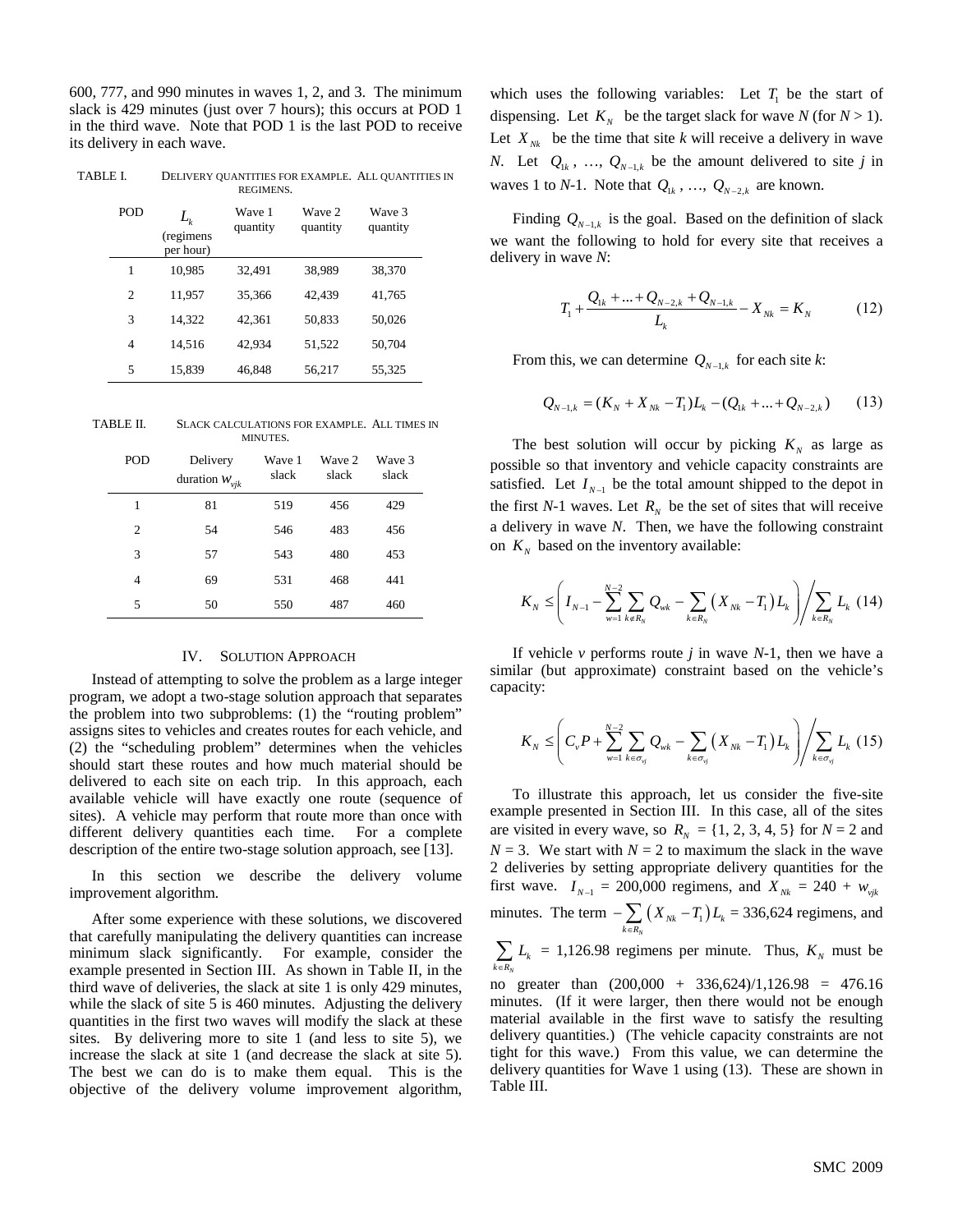For  $N = 3$ ,  $I_{N-1} = 440,000$ , and  $X_{Nk} = 480 + w_{vik}$ . Thus,  $K<sub>N</sub>$  must be no greater than 449.12 minutes. From this value, we can determine the delivery quantities for Wave 2 using (13). These are shown in Table III. (The vehicle capacity constraints are again not tight for this wave.)

Wave 3 must deliver enough to complete each POD's requirements for the 10-hour dispensing campaign. The delivery quantities are shown in Table III, and the slacks in Table IV.

After delivery volume improvement, PODs 1 and 4 received significantly more regimens in the first wave, about the same in the second wave, and fewer regimens in the third wave. The other three PODs received significantly fewer regimens in the first wave, about the same in the second wave, and more regimens in the third wave. In the second wave, every POD had a slack of 476 minutes; in the third wave, every POD had a slack of 449 minutes. (The first wave slacks remained the same.) Thus, delivery volume improvement increased the minimum slack from 429 to 449 minutes.

TABLE III. DELIVERY QUANTITIES FOR EXAMPLE AFTER DELIVERY VOLUME IMPROVEMENT. ALL QUANTITIES IN REGIMENS.

| <b>POD</b>     | Wave 1<br>quantity | Wave 2<br>quantity | Wave 3<br>quantity |
|----------------|--------------------|--------------------|--------------------|
| 1              | 36,067             | 38,989             | 34.764             |
| $\overline{c}$ | 33.910             | 42.439             | 43.221             |
| 3              | 41,333             | 50,833             | 51,054             |
| 4              | 44.796             | 51,522             | 48.842             |
| 5              | 43,863             | 56,217             | 58,309             |

TABLE IV. SLACK CALCULATIONS FOR EXAMPLE AFTER DELIVERY VOLUME IMPROVEMENT. ALL TIMES IN MINUTES.

| <b>POD</b>                  | Wave 1<br>slack | Wave 2<br>slack | Wave 3<br>slack |
|-----------------------------|-----------------|-----------------|-----------------|
| 1                           | 519             | 476             | 449             |
| $\mathcal{D}_{\mathcal{L}}$ | 546             | 476             | 449             |
| 3                           | 543             | 476             | 449             |
| 4                           | 531             | 476             | 449             |
| 5                           | 550             | 476             | 449             |

# V. RESULTS

For testing the approaches, we considered two scenarios that we will briefly describe here.

The first scenario used 50 PODs from the TourSolver example [15]. We assumed that each POD will open 12 hours after medication distribution begins and will operate for 12 hours. The total number of regimens dispensed is given by the example. The PODs dispense between 10,000 and 53,000 regimens. The total number of regimens is 950,389. Medication will arrive at the depot in five waves every three hours. Each one of the first four waves will supply 200,000 regimens, and the fifth will supply 150,389 regimens. The nine trucks provided in the example have different capacities from 5 to 40 pallets, and each pallet can hold at most 11,200 regimens.

First, we created a CVRP instance in which just over 21% of each POD's total quantity is delivered. (The total number of regimens was 199,982.) We first ran TourSolver using a 3 hour run time for each truck. This yielded a solution that used all nine trucks, but some trucks were busy for all of the three hours, and others had much shorter routes. Using routes with such duration variability will yield a poor solution. Because the average time that a truck was busy was approximately 2:20, we ran TourSolver again using a 2:20 run time for each truck. In the resulting solution, six trucks were busy for nearly the entire run time. The three other trucks required some overtime (5, 10, and 40 minutes). Thus, the routes were more nearly equal in duration.

We constructed schedule in which each route starts after each wave. The delivery quantities were the same for the first four waves and smaller for the fifth wave. The minimum slack was 354 minutes, and this occurred in the fifth wave. The slack decreased with each wave because the depot receives only 2.4 hours' worth of medication every 3 hours.

We then used delivery volume improvement to adjust the delivery quantities. The minimum slack in every wave after the first increased, and the overall minimum slack was 418 minutes (an 18% improvement).

We also considered a simple dispatching scheme in which the entire quantity for a POD is delivered in two shipments. We reused the same routes and prioritized them by the travel time to the POD so that the routes with the longest travel times were done first. The minimum slack was 181 minutes, which occurs in the fifth wave.

The second scenario used realistic data from three counties in the state of Maryland. Medication arrives at the state RSS (depot) in seven waves, one every two hours, with roughly the same amount of medication in each wave. A total of 189 PODs will dispense medication from  $T_1 = 24$  hours to  $T_2 = 48$  hours. The total number of trucks available is 71, and each has a capacity of 268,800 regimens.

First, we ran TourSolver to create routes. Then, we created a schedule in which each vehicle started its route after each wave. The minimum slack was 360 minutes, which occurred during the seventh wave. The slack of some vehicles' routes decreased with each wave because their route durations exceeded the time value of the deliveries (in the single wave case, each delivery supplied about 3.4 hours worth of medication).

To improve the slack of these solutions, we adjusted the delivery quantities so that PODs that were visited later in a route received more material in the first delivery. This increased the time at which the POD would run out. The delivery volume improvement technique described above set the delivery quantities of one "wave" so that the slacks at every POD during the next wave were the same. Using this technique dramatically increased the minimum slack to 552 minutes.